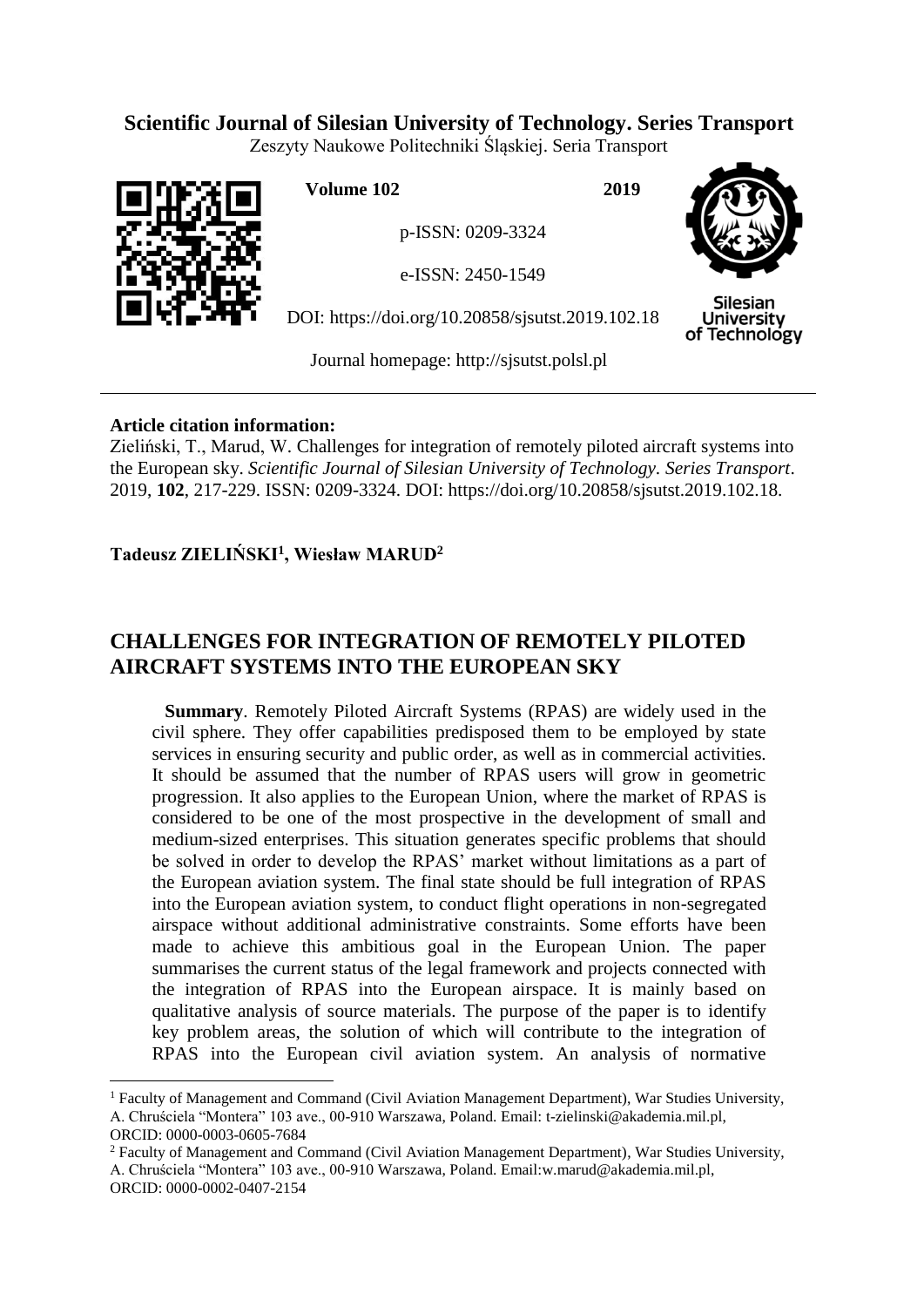documents functioning in the European Union (EU) relating to RPAS has been carried out. In particular, the European Commission (EC) documents and regulations related to RPAS proposed by the European Aviation Safety Agency (EASA) have been taken into account. Three crucial areas have been identified as challenges for the integration of RPAS into the European civil aviation system. Firstly, general concepts of integration of Remotely Piloted Aircraft into the European airspace including the development of the U-space concept. Secondly, the field of legal regulations, without which the functioning of RPAS as a part of the European aviation system is impossible. In this context, it is justified to continue the implementation of the Roadmap for the integration of civil Remotely-Piloted Aircraft Systems into the European Aviation System proposed by the EC in 2013. Also relevant are the EASA proposals for categorising RPAS and conducting flight operations based on the risk approach which is a new solution. The discussion may be triggered due to by-pass of all regulatory competencies to EASA, without taking into account the specificity of the national systems. Thirdly, the societal field. Full integration of RPAS into the European civil aviation system requires social acceptance for air operations involving RPAS. Despite the undeniable social benefits of RPAS utilisation, in particular in ensuring security and public order, it will be necessary to address issues related to the perception of RPAS by the public, including privacy and data protection, law enforcement associated with the application of RPAS, third-party liability and insurance requirements of RPAS.

**Keywords:** Remotely Piloted Aircraft Systems (RPAS), U-space concept, categories of UA operations, EASA, ICAO

### **1. INTRODUCTION**

Issues associated with the integration of Remotely Piloted Aircraft Systems (RPAS) with manned aviation in the European airspace include many significant matters. Firstly, the legal regulations enabling the formal functioning of RPAS, intended for various purposes, in the European airspace. Secondly, the general concepts and ideas regarding the integration of unmanned aviation with manned aviation. Thirdly, the social dimension connected with the future use of RPAS. Equally important are modern technologies, which enable and facilitate the future integration of unmanned aviation with manned aviation. The separated areas are complementary in regard to each other and they should be considered as a system, which will ensure the safe functioning of RPAS in the European airspace.

The foundation for discussion regarding the integration of RPAS with the manned aviation system in European airspace should be a terminology base. Many expressions occur in the media space, which described an aircraft without a pilot on board: unmanned aircraft (UA), unmanned aerial vehicle (UAV), remotely piloted aircraft (RPA), pilotless aircraft or drone. In a broader sense, the phrase "system" is added to these terms indicating that an unmanned aircraft constitutes one of many elements enabling the performance of RPAS flight. In a terminological context, it is reasonable to adopt terms developed by the International Civil Aviation Organization (ICAO) [12].

According to ICAO, the most general term is unmanned aircraft (Figure 1), which is understood as "an aircraft which is intended to operate with no pilot on board" [14]. The UA sub-category is RPA defined as "an unmanned aircraft which is piloted from a remote pilot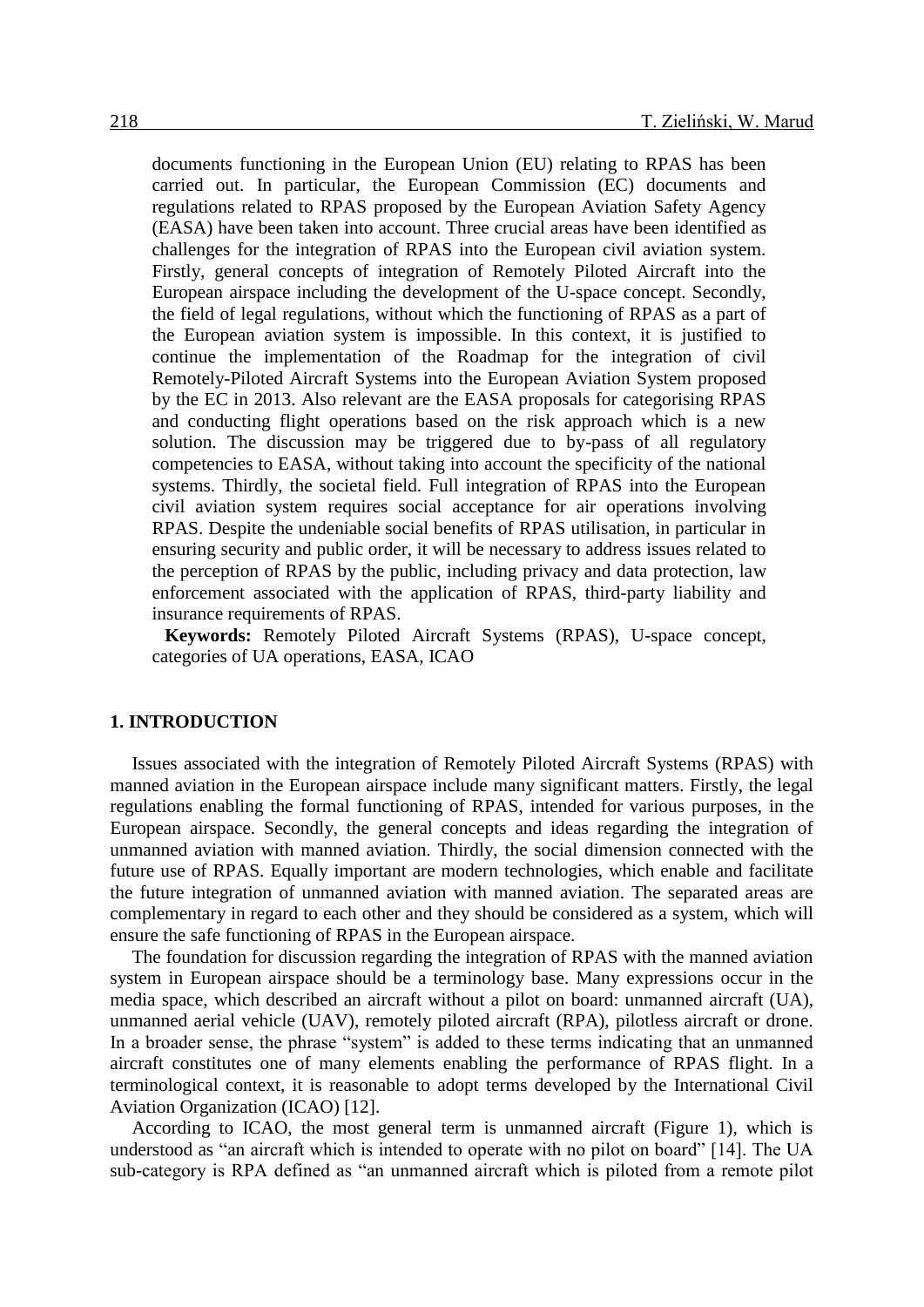station" [14]. In a broader sense, the UA as well as the RPA are an element of the system allowing them to perform their flight, defined as unmanned aircraft system  $(UAS)$  – "an aircraft and its associated elements which are operated with no pilot on board"[15], and RPAS – "a remotely piloted aircraft, its associated remote pilot station(s), the required command and control links and any other components as specified in the type design" [15], respectively.



Fig. 1. Unmanned Aircraft according to ICAO rules Source: [15]

In the context of legal provisions, within the meaning of ICAO, UA (or  $RPA$ ) – it is an aircraft regardless of the fact whether it is piloted remotely, automatically or autonomously. Therefore, the provisions of article 8 of the Chicago Convention apply to it – "no aircraft" capable of being flown without a pilot shall be flown without a pilot over the territory of a contracting State without special authorisation by that State and in accordance with the terms of such authorisation. Each contracting State undertakes to ensure that the flight of such aircraft without a pilot in regions open to civil aircraft shall be so controlled as to obviate danger to civil aircraft" [16]. The key phrases in the provisions of article 8 refer to "assuring control" and "obviating danger". Hence, it should be assumed that the functioning of UA (RPA) in non-segregated airspace, along with the manned aviation, will be possible by meeting certain requirements resulting from the Annexes to the Chicago Convention. Moreover, only the remotely piloted aircraft will be able to be integrated into the scope of the international airspace in the near future. According to ICAO, the RPA is an aircraft piloted by a licensed "remote pilot" located in a "remote pilot station", which is placed outside the aircraft itself (for example, on the land, ship, another aircraft, in space) that continuously monitors the aircraft in every moment of its actions. On the other hand, the remote pilot has the ability to respond to instructions issued by the Air Traffic Control (ATC) services and communicates by voice or via data link, in accordance with the given class of airspace or given actions, and it is directly responsible for the safe functioning of the aircraft during its flight. To generalise, the RPA may have different types of autopilot technology, but the remote pilot must be able to react at every moment of the flight.

The documents prepared by aviation organisations in the European Union (EU), that is,the European Aviation Safety Agency (EASA), the European Organisation for the Safety of Air Navigation (Eurocontrol), as well as documents of the European Commission, include both terms: UA (UAS) and RPA (RPAS), which are often used interchangeably, although it must be clearly emphasised that the UA (UAS) remains the dominant term. Nevertheless, it is reasonable, in the context of integration of unmanned aviation with manned aviation in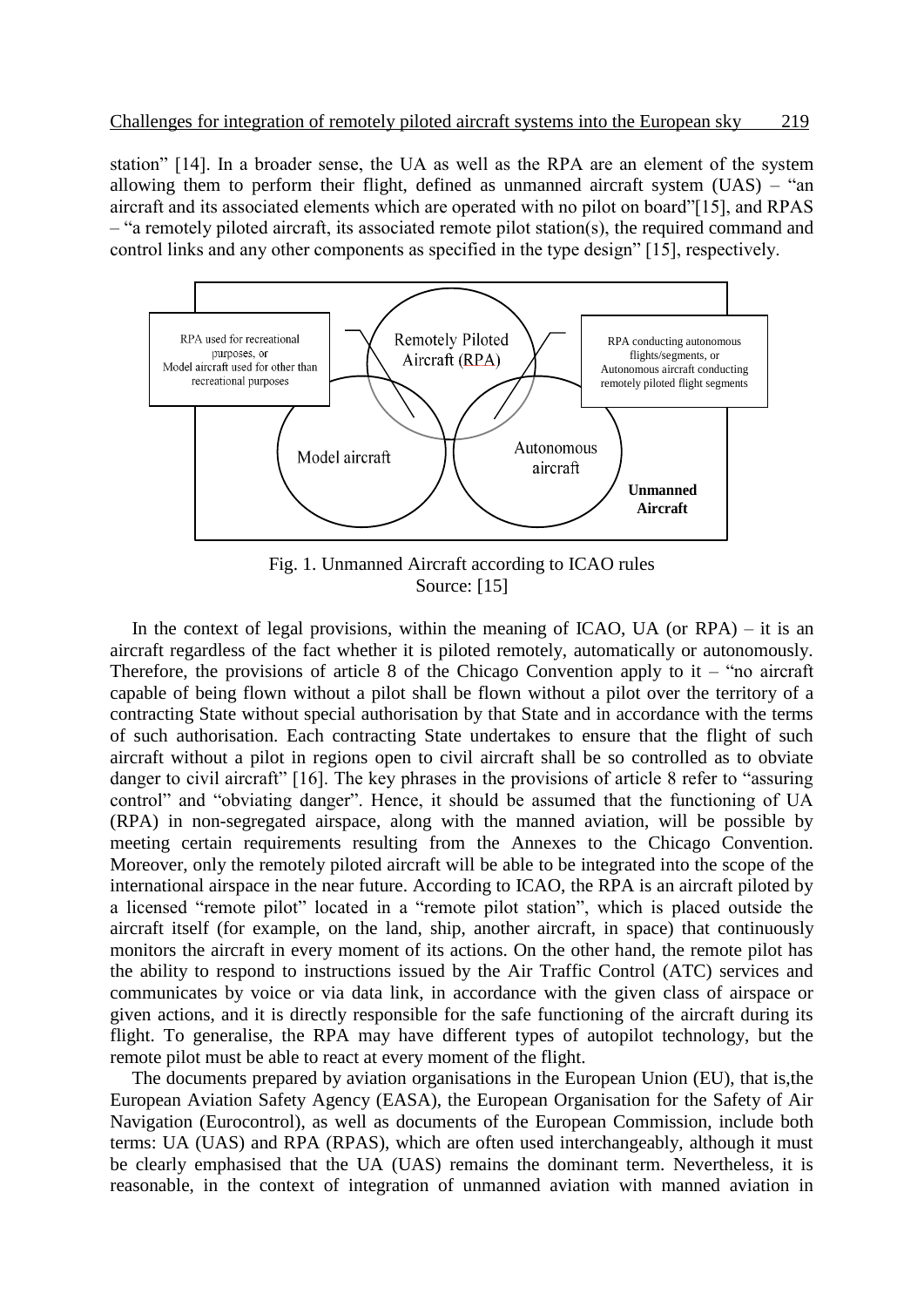the European airspace, to use the term RPAS, which clearly indicates the need for constant control of remote control over the unmanned aircraft, which is supposed to ensure an appropriate safety level of air operations.

## **2. GENERAL CONCEPTS OF INTEGRATING REMOTELY PILOTED AIRCRAFT INTO THE EUROPEAN AIRSPACE**

The purpose of integration of unmanned aviation (civil and military) into the European airspace is the possibility of a problem-free performance of air operations in all classes of airspace along with the manned aviation. Achieving the target state of integration, according to the assumptions included in the European ATM Master Plan: Roadmap for safe integration of drones into all classes of airspace [25], of the unmanned aviation with manned aviation will be possible through the implementation of two mutually complementary approaches (Figure 2). Firstly, the evolutionary approach associated with the adaptation and integration of large certified RPA with manned aviation. This RPA will operate in the airspace and on the airports in the same way as manned aircraft, considering the limitations resulting from the lack of a pilot on the board. It should be assumed that large RPA will perform air operations in the airspace between 500 and 60,000 ft. Therefore, they will have to be integrated with conventional air traffic with the use of Instrument Flight Rules (IFR), as well as based on the instructions included in the Standards and Recommended Practices (SARPs). It is expected that large RPA will be remotely piloted by a licensed remote pilot in accordance with the IFR's regulations and procedures in a manner similar to the Visual Flight Rules (VFR), just like the manned aviation [13].

Secondly, the innovative approach requiring the development of new services and procedures associated with the implementation of the U-space concept, ensuring access of smaller RPAs to the airspace in a large quantity, especially in urban areas. This concept will be based on a high level of automation of activities and communication systems. "U-space is a set of new services relying on a high level of digitalisation and automation of functions and specific procedures designed to support safe, efficient and secure access to the airspace for large numbers of drones. As such, U-space is an enabling framework designed to facilitate any kind of routine mission, in all classes of airspace and all types of environment, even the most congested, while addressing an appropriate interface with manned aviation and air traffic control (ATC)" [24]. The U-space framework encompasses a wide and scalable range of services relying on agreed EU standards and disseminated by service providers. Increasingly wider scope of application of the unmanned aircraft requires their access to non-segregated airspace, particularly within the Very Low Level (VLL) operations. In this context, in a special way, the U-space concept will be addressed to urbanised areas and VLL operations, that is, below 500 ft [6]. Taking into account the need to develop new framework allowing for safe and efficient use of RPA, it will be reasonable to use the latest developments in the scope of such technology areas as artificial intelligence, Internet of Things or 5G networks, bearing in mind the requirements relating to cybersecurity, as well as security and protection of privacy of the citizens and environmental protection. The gradual distribution of U-space is linked to the growing accessibility of blocks of services and enabling technologies. It should be the evolution of automation of the RPA increases, and cutting-edge methods of interaction with the operating environment (including manned and unmanned aircraft) mainly through digital information and data exchange [18].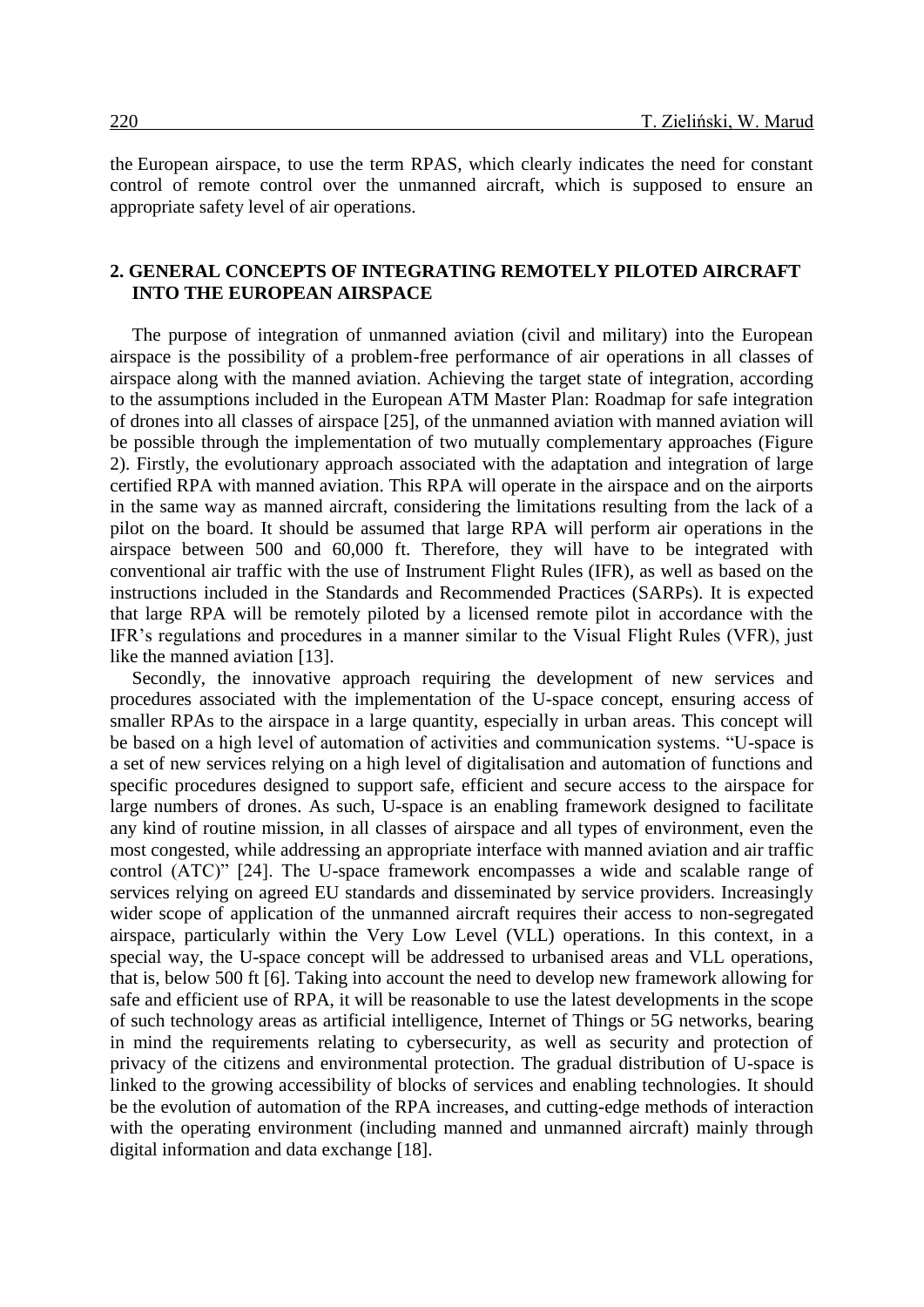

Fig. 2. Integration of unmanned and manned aviation Source: based on [25]

The first block of services (U1) provides foundation services (e-registration, e-identification and pre-tactical geo-fencing). The main purposes of these services are to identify RPA and operators and to inform operators about known restricted areas. With the deployment of the U1 foundation services, more RPA operations are enabled, especially in areas where the density of manned traffic is very low. The administrative procedures for approval to fly and the permissions for some specific missions will be simplified. The range of Visual Line Of Sight (VLOS) routine operations will be extended and will support extended VLOS flights, including VLOS operations in an urban environment. Beyond Visual Line of Sight (BVLOS) operations will still be constrained, but they will become more and more possible [25].

The second block of services (U2) refers to an initial set of services that support the safe management of RPA operations and the first level of interface and connection with ATM/ATC and manned aviation. Where appropriate, U2 will make use of existing infrastructure from ATM, but new opportunities for RPA operations will be enabled through the exploitation of technologies from other sectors. The range of operations at low levels will be increased, including some operations in controlled airspace. RPA flights will no longer be necessarily considered on a case-by-case basis, and some examples of BVLOS operations will become routine (albeit with some constraints) [25].

The third block of services (U3) will build on the experience gained in U2 and will unlock new and enhanced applications and mission types in high density and high complexity areas. New technologies, Automated Detect and Avoid (DAA) functionalities and more reliable means of communication will enable a significant increase of operations in all environments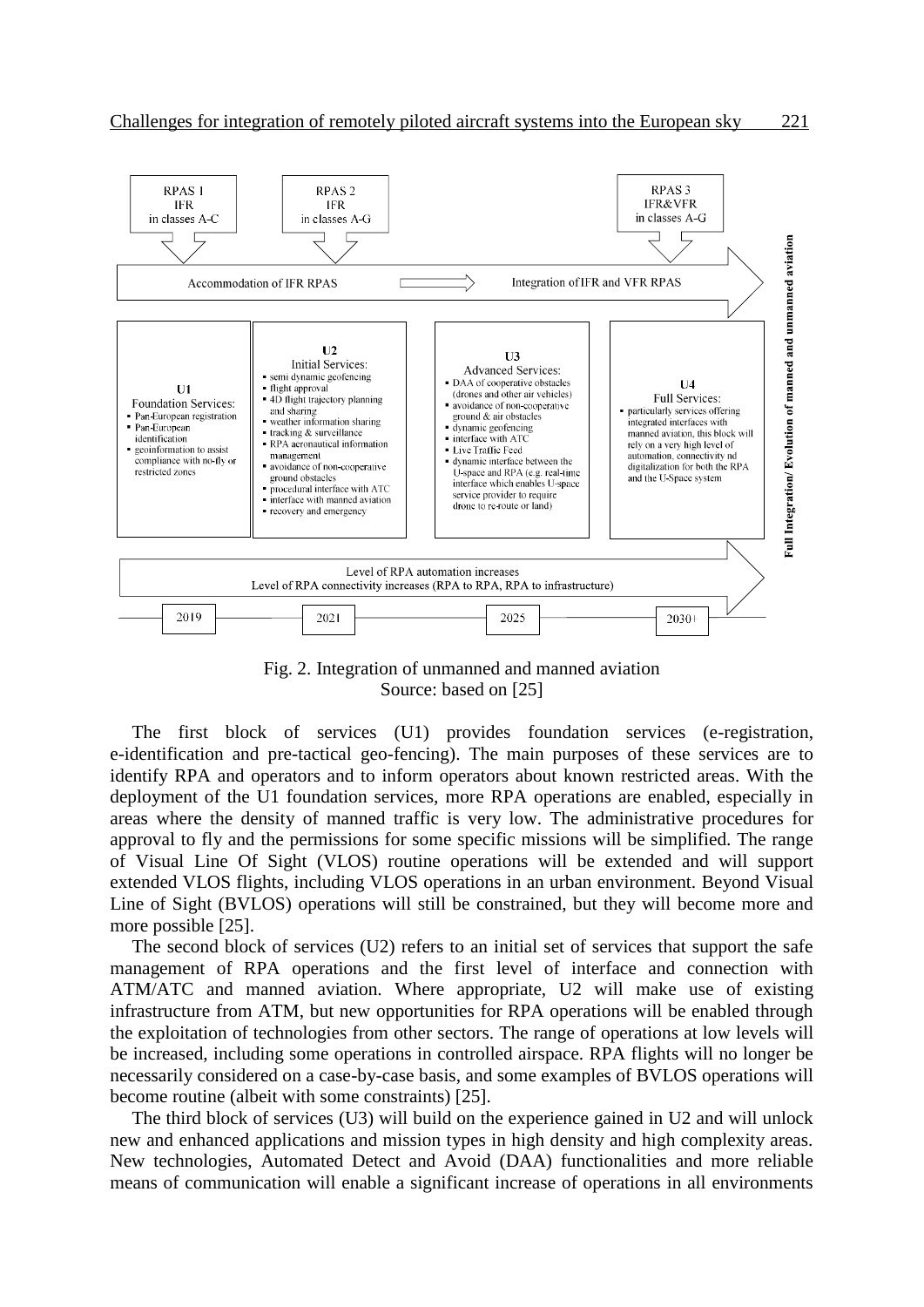and will reinforce interfaces with ATM/ATC and manned aviation. This is where the most significant growth of RPA operations is expected to occur, especially in urban areas, with the initiation of new types of operations, such as air urban mobility [25].

The fourth block of services (U4) focuses on services offering integrated interfaces with ATM/ATC and manned aviation and supports the full operational capability of U-space based on a very high level of automation. It is expected that the need for new services will arise during the roll-out of U3 [25].

Integration of unmanned aviation with manned aviation is a continuous process. Along with the implementation of more and more services and operations, the RPA will be gradually integrated into all airspace classes until the achievement of full integration [1]. Through the entire duration of this process, the unmanned and manned aviation will develop by using new technologies that facilitate the integration process. In the technological context, two technologies will have crucial meaning for the development and integration of unmanned aviation into the European airspace: DAA and C2 Link and Communications [22].

### **3. OVERVIEW OF PROPOSED EUROPEAN LEGAL REGULATIONS IN RELATION TO REMOTELY PILOTED AIRCRAFT SYSTEMS**

The European Union perceives the use of RPAS as an important element of economic development of the Member States, particularly in the sector of small and medium-sized enterprises [23]. The legal regulations existing so far required the certification of RPAS with Maximum Take-off Mass (MTOM) from 150 kg (with the exception of state aviation aircraft), which at the European level is implemented by the EASA. Legal provisions regarding smaller RPAS are designed and implemented by the national aviation authorities. Increasing access to the UA and the potential threats associated with their use prompted the need to design legal regulations at the global level (ICAO) and regional level (European Commission, EASA, Eurocontrol). As a result of the work of expert teams, the following resolution was developed at the European level: European Parliament legislative resolution of 12 June 2018 on the proposal for a regulation of the European Parliament and of the Council on common rules in the field of civil aviation and establishing a European Union Aviation Safety Agency, and repealing Regulation (EC) No 216/2008 of the European Parliament and of the Council  $(COM(2015)0613 - C8-0389/2015 - 2015/0277(COD))$ , which regulates the essential requirements for the UA. The proposed solutions apply to all UA regardless of the MTOM size. At the same time, the basic factor taken into account in the scope of the safety of the air operations performance is considered to be the risk, therefore the provisions should be proportional to the risk associated with a specific operation or type of operation [2]. Contents of the subject Resolution also drew attention to the need of including in the legislation, the specific conditions in a given country, associated with, for example, population density, which should be taken into account in order to ensure the flexibility of the designed regulations.

The presented Resolution establishes the essential requirements concerning: a) design, production, technical service and exploitation of the UA, b) environmental protection, c) registration of the UA, their operators and designation of the UA. In relation to section (a), the most important arrangements require the operator and the UA pilot to be familiar with the national regulations and EU regulations regarding the planning of operations, especially in relation to the security, privacy, data protection, responsibility, insurance, protection and environmental protection. This is associated with the knowledge of the manufacturer's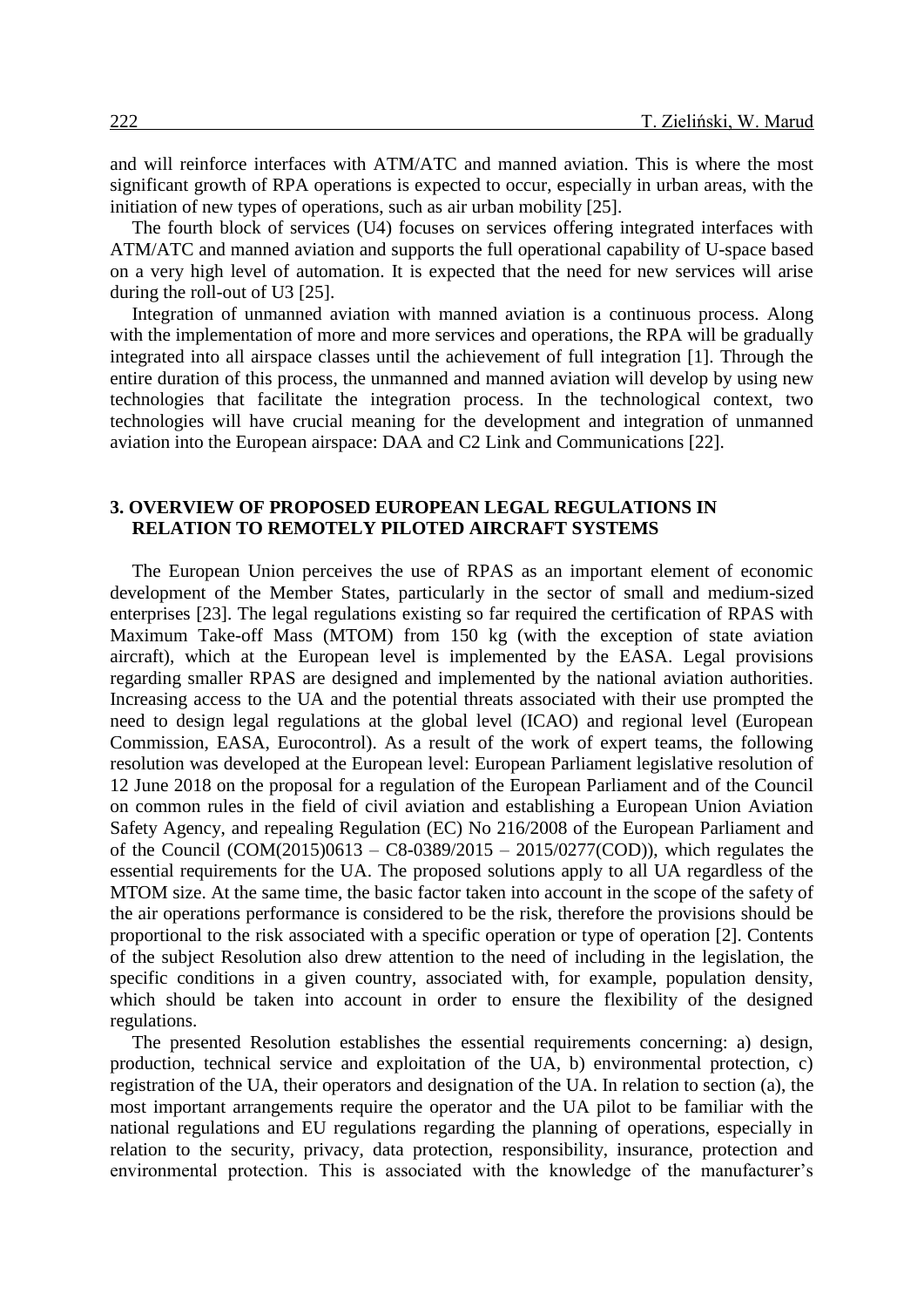operating instructions, as well as safe and environmentally-friendly use of UA in the airspace, in accordance with the rules and procedures of air traffic. Moreover, the airworthiness requirements must be met and organisations participating in the design, production, technical service, operations of the UA, related services and training must meet the conditions specified in the Resolutions. On the other hand, the UA's operator is responsible for its exploitation and the flight performed by such operator must be conducted in accordance with the procedures for carrying out the duties of operators, defined for the given area, airspace, airports or places, which are planned to be used, and in relevant cases the appropriate air traffic management systems. Operations with the use of UA must be carried out in a manner ensuring the safety of third parties on the ground and other airspace users, as well as minimising the risks resulting from unfavourable external and internal conditions. The UA's operator is responsible for its necessary equipment for navigation, communication, surveillance, detection and avoidance of obstacles, as well as other equipment considered to be necessary for the safety of the intended flight, taking into account the nature of given operation, as well as regulations and rules of air traffic applicable in each phase of the flight [8].

With regard to the section (b), the emphasis is put on the need to minimise noise, various emissions and the release of liquids by the UA. Therefore, their systems and equipment required for the reasons of environmental protection must be designed, manufactured and maintained to function in accordance with their intended use in all foreseeable conditions of exploitation [10].

With reference to the section (c), the Regulations introduced a requirement for the establishment of digital harmonised and interoperable national registration systems, in which information regarding the UA and their registered operators should be stored. The national registration systems should be consistent with the EU legislation, considering the matters of security, privacy, personal data protection and environmental protection [10, 21].

In the context of legal regulations, it is reasonable to focus on EASA's proposals due to the fact that it is the main organisation presenting solutions for the integration of RPA with manned aviation in the European airspace. It is necessary to note that the EASA's proposals are the result of previous activities undertaken in the EU in relation to the use of the potential of the unmanned aircraft. A good example is a report developed in 2013 by the European RPAS Steering Group – Roadmap for the integration of civil Remotely-Piloted Aircraft Systems into the European Aviation System, which is an outcome of several years of consultations ordered by the European Commission. The Roadmap identifies all the issues to be addressed and establishes a step-by-step approach to address them. The complete document includes 3 annexes, entitled: A Regulatory Approach, A Strategic Research Plan, A Study on the Societal Impact [9]. However, EASA is the main actor creating new rules for the future utilisation of UAS in the European sky. The idea is to cover the regulation of all civil unmanned aircraft systems, regardless of their MTOM. Three categories of UA operations have been established as follows [3]:

- open (low risk) is a UAS operation category that, considering the risks involved, does not require prior authorisation by the competent authority before the operation takes place.
- specific (medium risk) is a UAS operation category that, considering the risks involved, requires authorisation by the competent authority before the operation takes place and takes into account the mitigation measures identified in an operational risk assessment, except for certain standard scenarios where a declaration by the operator is sufficient.
- certified (high risk) is a UAS operation category that, considering the risks involved, requires the certification of the UAS, a licensed remote pilot and an operator approved by the competent authority, in order to ensure an appropriate level of safety.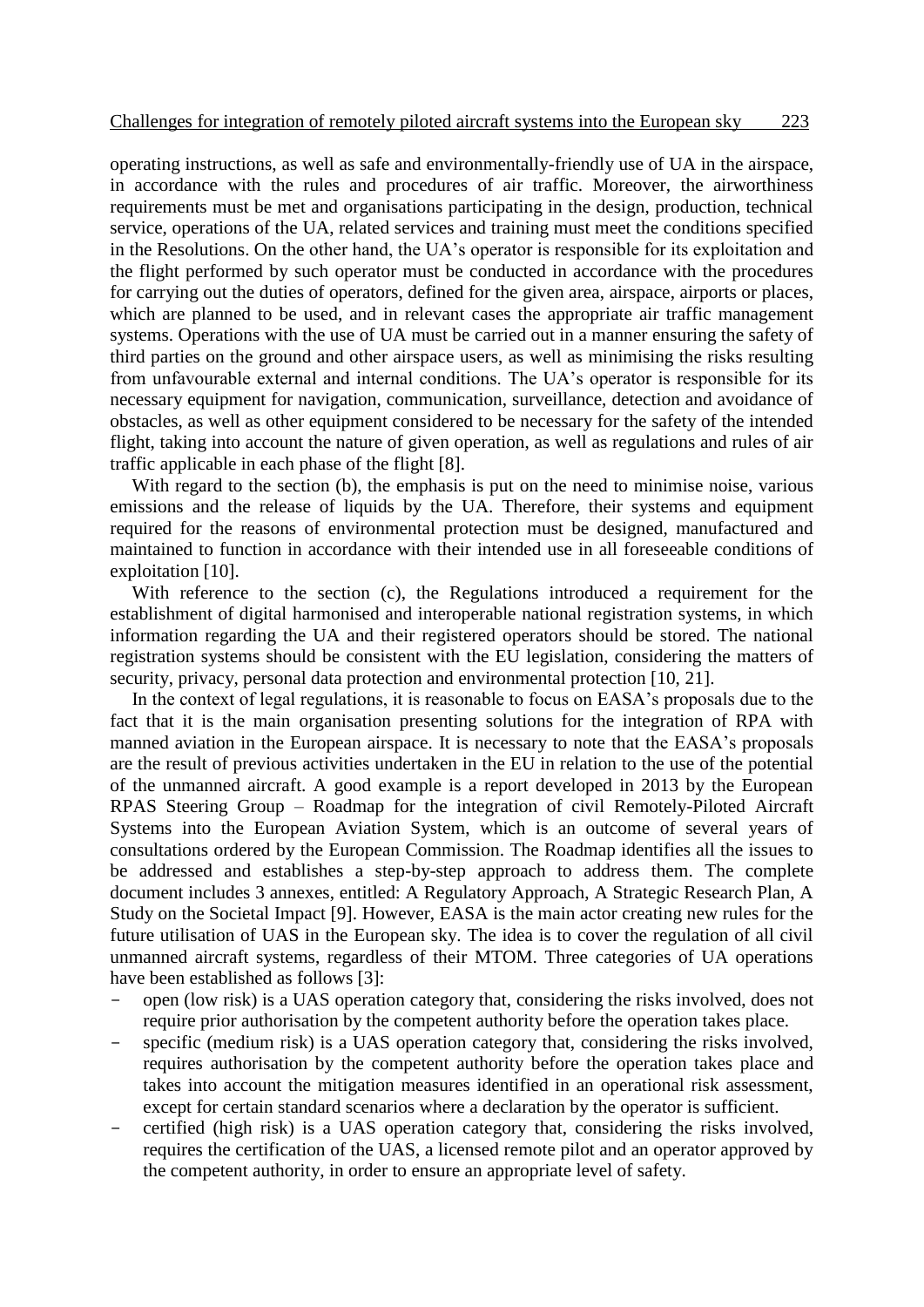Proposals regarding the open and specific categories have been included to Opinion No 01/2018 Introduction of a regulatory framework for the operation of unmanned aircraft systems in the "open" and "specific" categories.

This Opinion addresses UAS operations in the open and specific categories only, and it introduces: an operation-centric approach (the consequences of an accident or incident with a UAS that does not carry people on board are highly dependent on the environment where the accident or incident takes place), a risk-based approach (in the open category, this is illustrated by introducing subcategories, and in the specific category, by laying down the general principle for a risk assessment to be conducted by the operator before starting an operation), and a performance-based approach (the main requirements in the draft regulation identify the requested performance, and related standards describe acceptable ways to comply with the rules).

The open category will cater for most leisure operations but also relatively simple commercial applications. As a general rule, the open category has been defined as operations conducted with a UAS with an MTOM of less than 25 kg, below a height of 120 m, and in VLOS. The conditions above already provide some initial mitigation, especially for air risks, complemented by the competency of the remote pilot. It was decided to further subdivide operations in the open category into three subcategories to allow different types of operations without the need for authorisation. The subcategories were defined according to the risks posed to people and objects on the ground, keeping in mind that the operations would all be below 120 m in height and far from aerodromes. These subcategories are: A1 – flights over people but not over open-air assemblies of people, A2 – flights close to people, while keeping a safe distance from them, A3 – flights far from people. UAS will be divided into five classes in the context of technical requirements with MTOM as a main criterion of division: from C0 to C4 [5].

The specific category is applicable to all operations that do not comply with the restrictions of the open category. The specific category is a very promising category to cater for the expected high growth of commercial UA applications due to the fact that BVLOS is certainly an important enabler and BVLOS operations will not be allowed in the open category [5]. The category is centred on the concept of operational authorisation based on a risk assessment process. In order to obtain the authorisation, the operator shall give evidence of risk mitigation factors that have been put in place to mitigate the risk of the specific operation. In order to identify the necessary mitigation factors, the operation is analysed by means of a risk assessment model that will be adopted by the EASA and developed by the Joint Authorities for Rulemaking on Unmanned Systems (JARUS) as the JARUS SORA (Specific Operation Risk Assessment). The SORA identifies the necessary risk mitigation factors in terms of harm barriers and threat barriers necessary to reduce both the air risk class and ground risk class to a level deemed acceptable. There will be a concept of standard scenarios adapted to facilitate the task of operators and promote operations in the specific category. If the operator elects to carry out an operation already covered by one of the adopted standard scenarios, he/she will find the mitigation means to be put in place (harm barriers and threat barriers) already identified in the documentation published with that standard scenario, as well as the precise concept of operations within which the operation is permitted. There will be "low risk" and "high risk" standard scenarios addressed. The operator of the UAS is responsible for staying within the operational and technical limits defined by the standard scenario [17, 26].

For the UAS operations in the certified category, EASA will develop amendments to the existing regulations applicable to manned aviation. Peculiar elements of high-risk UAS operations are: the certification and continuing airworthiness of UAS and related products,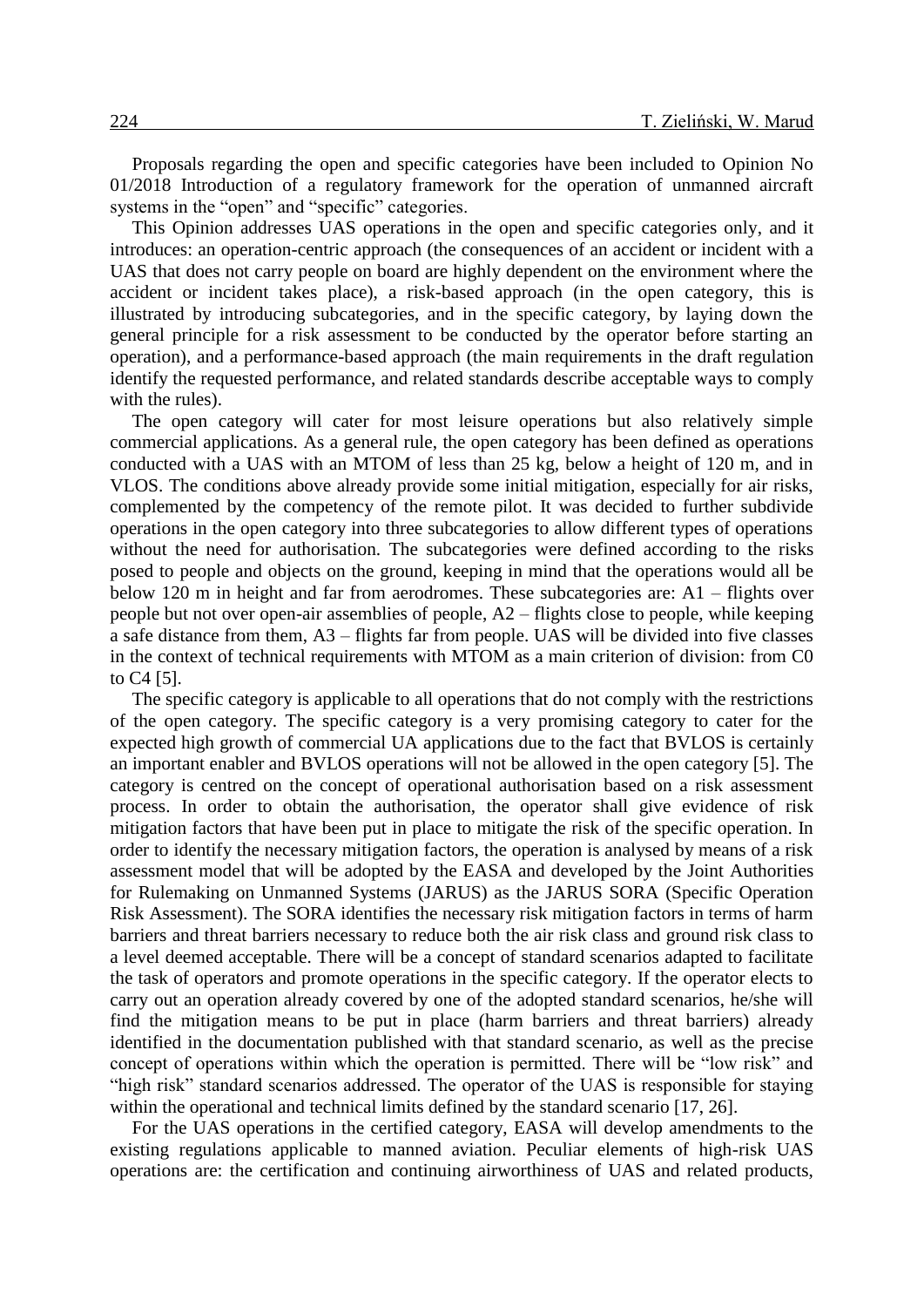parts and appliances, the approval of the design, production and maintenance organisations, air operator certificates, operation of UA, and licences of personnel [19]. The certified category will host operations with higher risk, such as, large or complex UAS operating on congested populated areas, large or complex UAS operating BVLOS in high -density airspace, UAS used for transport of people, UAS used for the carriage of dangerous goods that create high risks for third parties [4].

### **4. SOCIETAL ISSUES OF INTEGRATION OF REMOTELY PILOTED AIRCRAFT SYSTEMS INTO THE EUROPEAN AIRSPACE**

There is no doubt that the full integration of unmanned and manned aviation in the European airspace will also require taking into account the social aspects for activities undertaken by the users of RPA. In a report of 2013, entitled Roadmap for the integration of civil Remotely-Piloted Aircraft Systems into the European Aviation System, the authors place emphasis on three important issues. The first relates to the legal responsibility of users of the RPA for causing an accident (in the air, on the ground), enforcing responsibility and using insurance. The second issue focuses on the protection against abuses associated with the use of RPA: maintaining privacy, personal data protection and security of third parties. The third issue raises the social acceptance of the use of RPA in everyday activities, for example, benefits for the citizens or the acceptable risk of performing operations with the use of RPA [11].

It seems reasonable that issues associated with legal responsibility for causing an accident with the use of RPA should be regulated at the national level, taking into account the applicable legal acts of the global and regional (European) level. The appropriate changes to the provisions of Annex 13 to the Chicago Convention (Aircraft Accident and Incident Investigation), bearing in mind the use of RPA, have already been introduced. There is no doubt that in matters associated with the legal responsibility and insurance, with regard to the use of RPA, two situations must be distinguished, application of RPA for commercial purposes by operators and application of RPA for sports and recreational purposes. In the first case, in Europe, the users of RPA flying over the territory of one of the EU countries for commercial purposes are required to comply with the Regulation (EC) No 785/2004 on insurance requirements for air carriers and aircraft operators. Article 4 of this Regulation provides that "[...] air carriers and aircraft operators [...] shall be insured in accordance with this Regulation as regards their aviation-specific liability in respect of [...] third parties" [8]. The main purpose of this regulation is to guarantee the people injured in the accident access to adequate compensation by specifying the minimum level of insurance. Regulation (EC) No 785/2004 also defines a minimum level of insurance towards third parties for each RPA, depending on its MTOM. The minimum amount corresponds to 1 million EUR per accident. If the RPA is used for recreational and sports purposes, the user individually assesses the risk and purchases the appropriate policy. In many European countries, the possession of such insurance is obligatory [7].

Privacy and personal data protection are recognised in Europe as fundamental human rights. European legislation, as well as national legislation, protect citizens against cases of privacy violations by considering them illegal, also in the case of using RPA, regardless of the fact whether it is used for commercial, recreational or sports purposes. RPAs often carry devices that allow recording and storing of data, which is often published on social media without the consent of the data subjects. The performance of RPA flights creates a high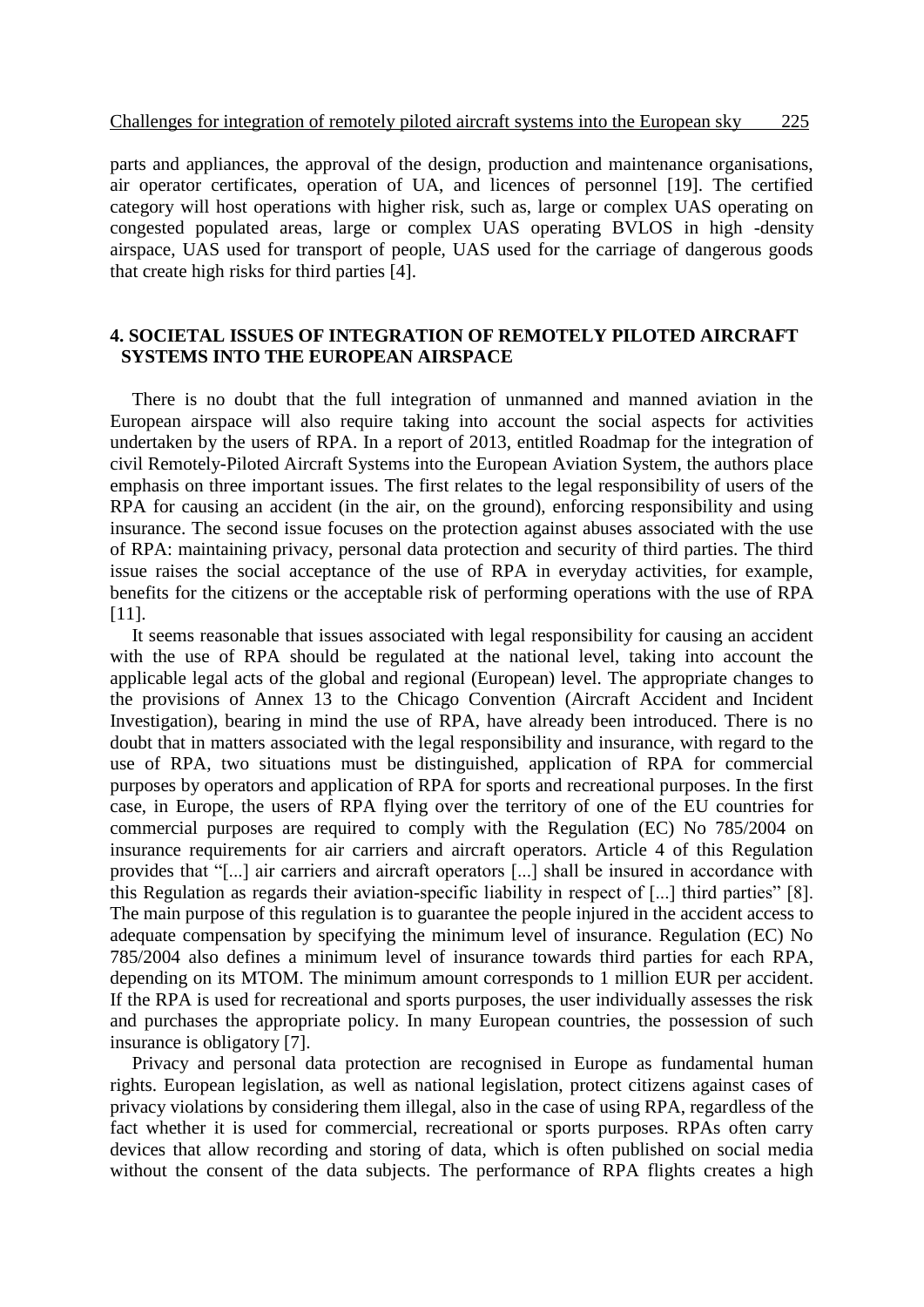probability of unintentional collection and/or processing of personal data. All types of usage of RPA that entail the collection of personal data must be lawful [20]. In Europe, the collection, storage and processing of personal data is legally regulated. European Directive on the protection of natural persons with regard to the processing of personal data and on the free movement of such data, as well as the national regulations, set out rules in the scope of the collection, storage and processing of personal data [9]. Moreover, the use of RPA with respect to the right to privacy, including ethical aspects, is guaranteed within EU in the provisions of Article 7 (Respect for private life) and Article 8 (Data protection) of the Charter of Fundamental Rights of the European Union, by the right to respect for private life of Article 8 European Convention on Human Rights, which obliged the Member States to comply with them.

The third issue is directly associated with the benefits of using the RPA for citizens, with simultaneous acceptance of the resulting risks. The capabilities of RPA technology in civil applications, both commercial and non-commercial, contribute to the stimulation of, increase in competitiveness, promotion of entrepreneurship and creation of new jobs, particularly in the sector of small and medium-sized enterprises. Despite the undisputed advantages and abilities possessed by RPA, there is a lack of knowledge in the society about their possible applications. Most often, their use is associated with support for state authorities (for example, police, fire brigade, border control, etc.) in the scope of crisis management. Therefore, there is a need to inform the societies via the media about opportunities, but also threats associated with the functioning of RPA. It should be emphasised that the full integration of unmanned and manned aviation will also enable the performance of passenger communication flights, also in the global dimension. This means that there is a need to educate the public opinion that flights without pilots on board are equally safe as in the manned aircraft [21].

Conclusively, the social dimension of integration of the unmanned and manned aviation requires closer cooperation between regulating entities and citizens of the EU Member States. New legal regulations in the scope of use of RPA in non-separated airspace should take into account the concerns and proposals of the citizens, while the legislators should be informed about the risks associated with the use of RPA in a reliable manner.

#### **5. CONCLUSION**

In the near future, the integration of unmanned aviation with manned aviation will become a fact. This will mean the possibility of performing simultaneous UA and manned aircraft operations in the common European airspace.

Activities undertaken at the European level, mainly including those related to legal regulations, seem to be correct and they are basically aimed at ensuring the safety of all airspace users, as well as on the ground, including the ensuring of privacy and personal data protection. Classification of the UAs and operations based on risk assessment, which was proposed by EASA, will allow for their extensive application in many areas, both commercial and non-commercial, contributing to the economic development of the European Union.

Ensuring the joint performance of operations of the unmanned and manned aviation in single European airspace will require the implementation of modern technologies, levelling the lack of a pilot on board of the aircraft, as well as ensuring safe control of the aircraft. Safety issues associated with the use of UA, both small and large ones, should be the main factor taken into consideration during the development of the concept of integration of the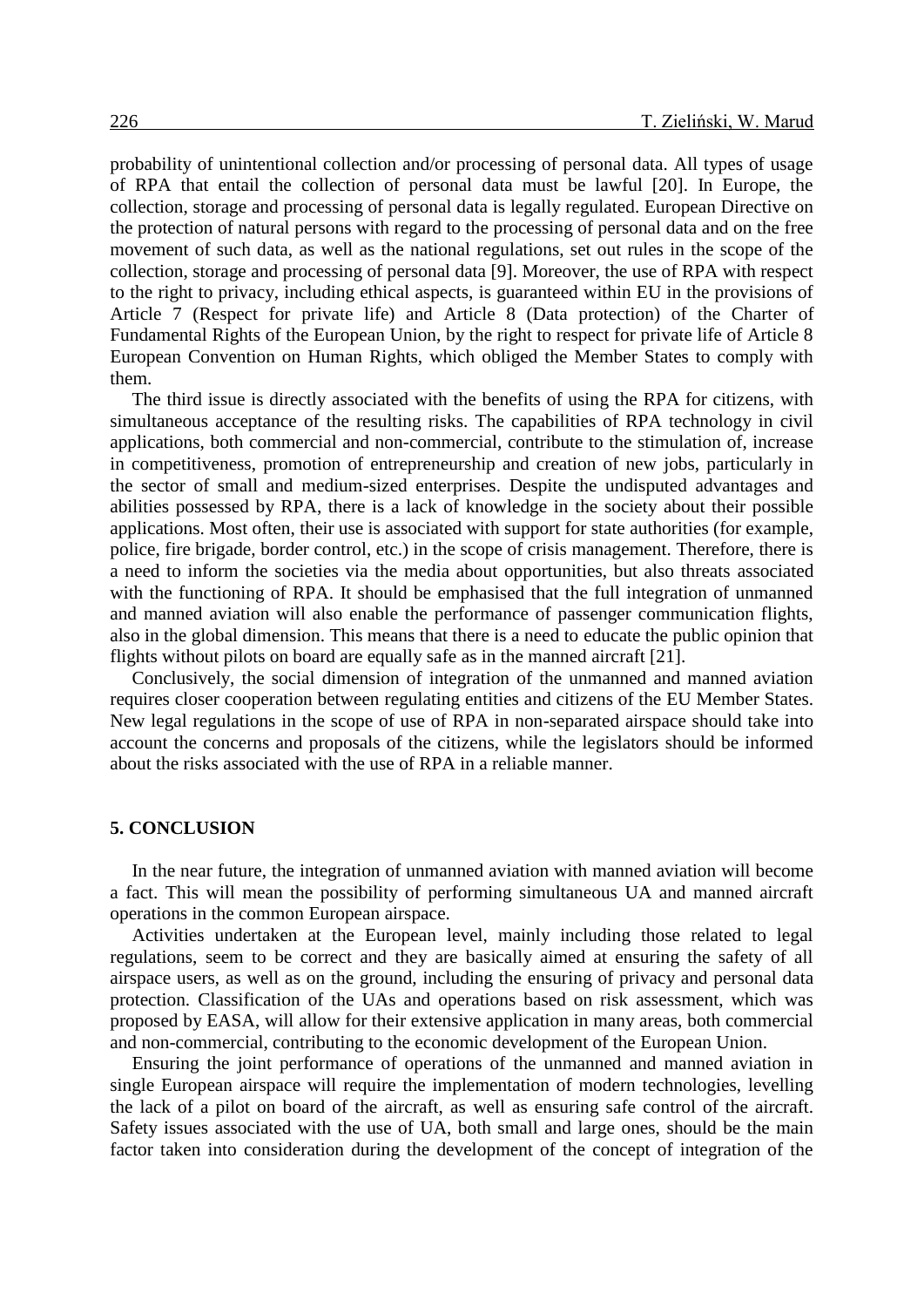unmanned aviation with manned aviation. At the same time, the regulations should be balanced in a manner enabling access to the UA to as many interested parties as possible.

To summarise, due to the activities undertaken in the sphere of the functioning of the unmanned aircraft, the European Union may become a global leader in the scope of use of unmanned aviation.

## **References**

- 1. Capello Elisa et al. 2017. "An Innovative Cloud-based Supervision System for the Integration of RPAS in Urban Environments". *Transportation Research Procedia* 28: 191-200. ISSN 2352-1465. DOI: https://doi.org/10.1016/j.trpro.2017.12.185.
- 2. Du Haomiao, Michiel A. Heldeweg. 2018. "An experimental approach to regulating non-military unmanned aircraft systems". *International Review of Law, Computers & Technology*. EISSN 1364-6885. DOI: https://doi.org/10.1080/13600869.2018.1429721.
- 3. EASA. 2015. "Concept of Operations for Drones A risk based approach to regulation of unmanned aircraft". European Aviation Safety Agency, Cologne, Germany.
- 4. EASA. 2017. "Notice of Proposed Amendment 2017-05 (A). Introduction of a Regulatory Framework for the Operation of Drones Unmanned Aircraft System Operations in the Open and Specific Category; RMT.0230". European Aviation Safety Agency, Cologne, Germany.
- 5. EASA. 2018. "Opinion No 01/2018. Introduction of a regulatory framework for the operation of unmanned aircraft systems in the 'open' and 'specific' categories". Related NPA/CRD: 2017-05–RMT.0230". European Safety Agency, Cologne, Germany.
- 6. Eurocontrol. "RPAS ATM CONOPS", edition 4.0. Available at: https://eurocontrol.int/sites/default/files/publication/files/Brochure%20RPAS%20CON OPS.pdf.
- 7. European Commission. 2015. Study on the Third-Party Liability and Insurance Requirements of Remotely Piloted Aircraft Systems (RPAS). Brussels, London: Steer Davies Gleave. ISBN 978-92-79-44125-7.
- 8. European Parliament. "Regulation (EC) No 785/2004 of the European Parliament and of the Council of 21 April 2004 on insurance requirements for air carriers and aircraft operators". Available at: https://eur-lex.europa.eu/legalcontent/EN/TXT/PDF/?uri=CELEX:32004R0785&from=EN.
- 9. European Parliament. "Regulation (EU) 2016/679 of the European Parliament and of the Council of 27 April 2016 on the protection of natural persons with regard to the processing of personal data and on the free movement of such data, and repealing Directive 95/46/EC". Available at: https://eur-lex.europa.eu/legalcontent/EN/TXT/?qid=1532348683434&uri=CELEX:02016R0679-20160504.
- 10. European Parliament. "European Parliament legislative resolution of 12 June 2018 on the proposal for a regulation of the European Parliament and of the Council on common rules in the field of civil aviation and establishing a European Union Aviation Safety Agency, and repealing Regulation (EC) No 216/2008 of the European Parliament and of the Council (COM(2015)0613 – C8-0389/2015 – 2015/0277(COD))". Available at: http://www.europarl.europa.eu/sides/getDoc.do?pubRef=-//EP//TEXT+TA+P8-TA-2018-0245+0+DOC+XML+V0//EN&language=EN.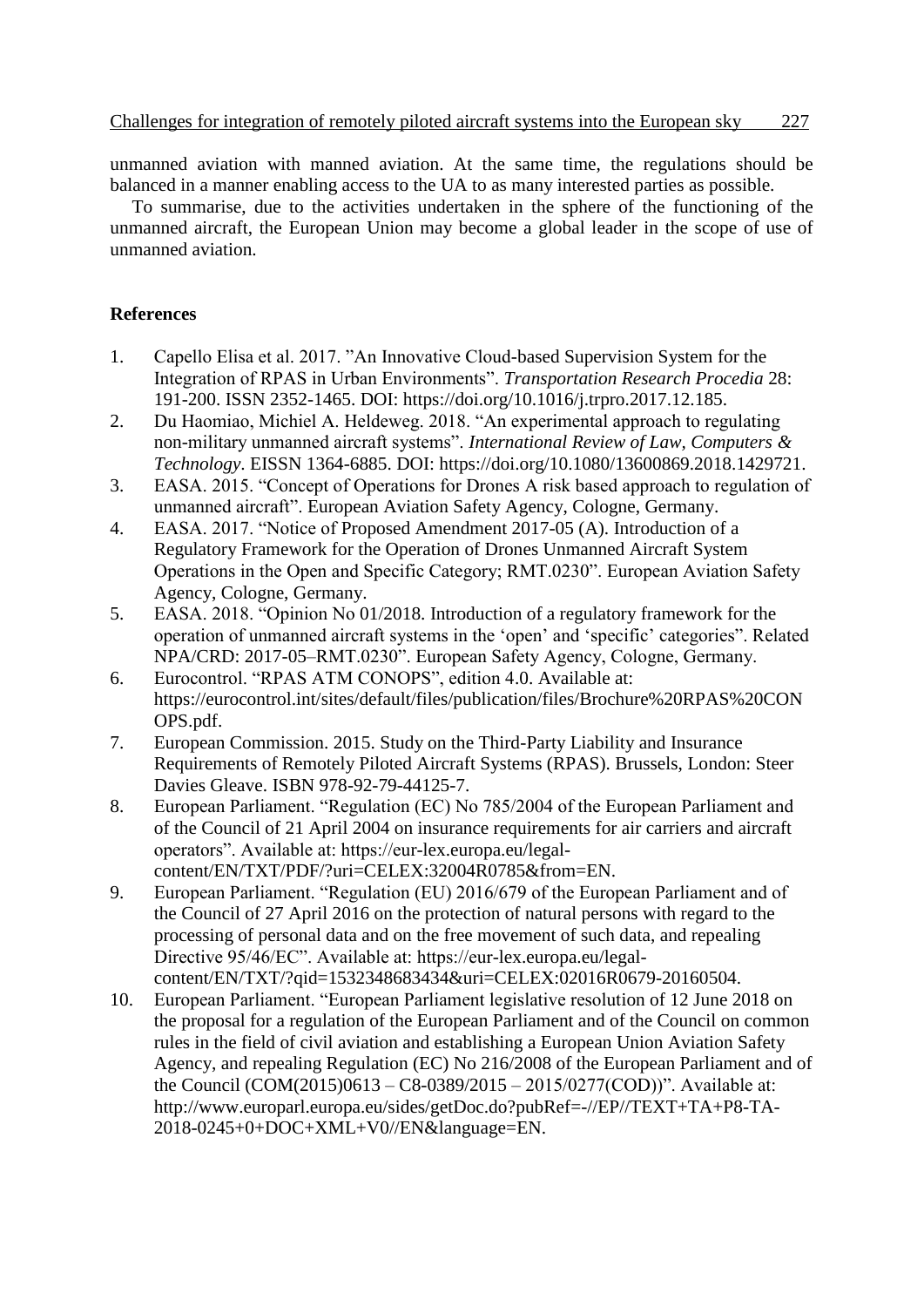- 11. European RPAS Steering Group. "Roadmap for the integration of civil Remotely-Piloted Aircraft Systems into the European Aviation System". Available at: http://ec.europa.eu/DocsRoom/documents/10484/attachments/1/translations/en/renditio ns/native
- 12. Grimaccia Francesco et. al. 2017. "Risk Analysis of the Future Implementation of a Safety Management System for Multiple RPAS Based on First Demonstration Flights". *Electronics* 6(3): 50. EISSN 2079-9292. DOI: https://doi.org/10.3390/electronics6030050.
- 13. ICAO. 2017. "Remotely Piloted Aircraft System (RPAS) Concept of Operations (CONOPS) for International IFR Operations". International Civil Aviation Organization, Montreal, Canada.
- 14. ICAO Cir 328. 2011. "Unmanned Aircraft Systems (UAS)". International Civil Aviation Organization, Montreal, Canada.
- 15. ICAO Doc 10019. 2015. "Manual on Remotely Piloted Aircraft Systems (RPAS)". International Civil Aviation Organization, Montreal, Canada.
- 16. ICAO Doc 7300/9. 2006. "Convention on Civil International Aviation". International Civil Aviation Organization, Montreal, Canada.
- 17. JARUS. "JARUS guidelines on Specific Operations Risk Assessment (SORA)". Available at: http://jarus-rpas.org/sites/jarusrpas.org/files/jar\_doc\_06\_jarus\_sora\_v1.0.pdf.
- 18. Jensen Ole B. 2016. "Drone city power, design and aerial mobility in the age of 'smart cities'". *Geographica Helvetica* 71: 67-75. DOI: https://doi.org/10.5194/gh-71-67-2016.
- 19. Jiang Tao et al. 2016. "Unmanned Aircraft System traffic management: Concept of operation and system architecture". *International Journal of Transportation Science and Technology* 5: 123-135. ISSN 2046-0430. DOI: https://doi.org/10.1016/j.ijtst.2017.01.004.
- 20. Marzocchi Ottavio. 2015. *Privacy and Data Protection Implications of the Civil Use of Drones.* Brussels: Directorate General for Internal Policies. Policy Department C: Citizens' Rights and Constitutional Affairs. Civil liberties, justice and home affair.
- 21. Molina Maria de Miguel et al. 2018. "Ethics for civil indoor drones: A qualitative analysis". *International Journal of Micro Air Vehicles* 10(4): 340-351. DOI: https://doi.org/10.1177/1756829318794004.
- 22. SESAR Joint Undertaking. 2016. "Demonstrating RPAS integration in the European aviation system. A summary of SESAR drone demonstration project results". SESAR, Brussels.
- 23. SESAR Joint Undertaking. 2016. "European Drones Outlook Study. Unlocking the Value for Europe". SESAR, Brussels.
- 24. SESAR Joint Undertaking. 2017. "U-space Blueprint". SESAR, Brussels.
- 25. SESAR Joint Undertaking. "European ATM Master Plan: Roadmap for the safe integration of drones into all classes of airspace". Available at: https://www.sesarju.eu/node/2993.
- 26. Sivakova L., A. Zubkova, W. Piellowski. 2018. "Application of a priori and a posteriori estimate on risk assessment". *Komunikacie (Communications - Scientific Letters of the University of Zilina)* 20(2): 56-61.

Received 02.11.2018; accepted in revised form 11.01.2019